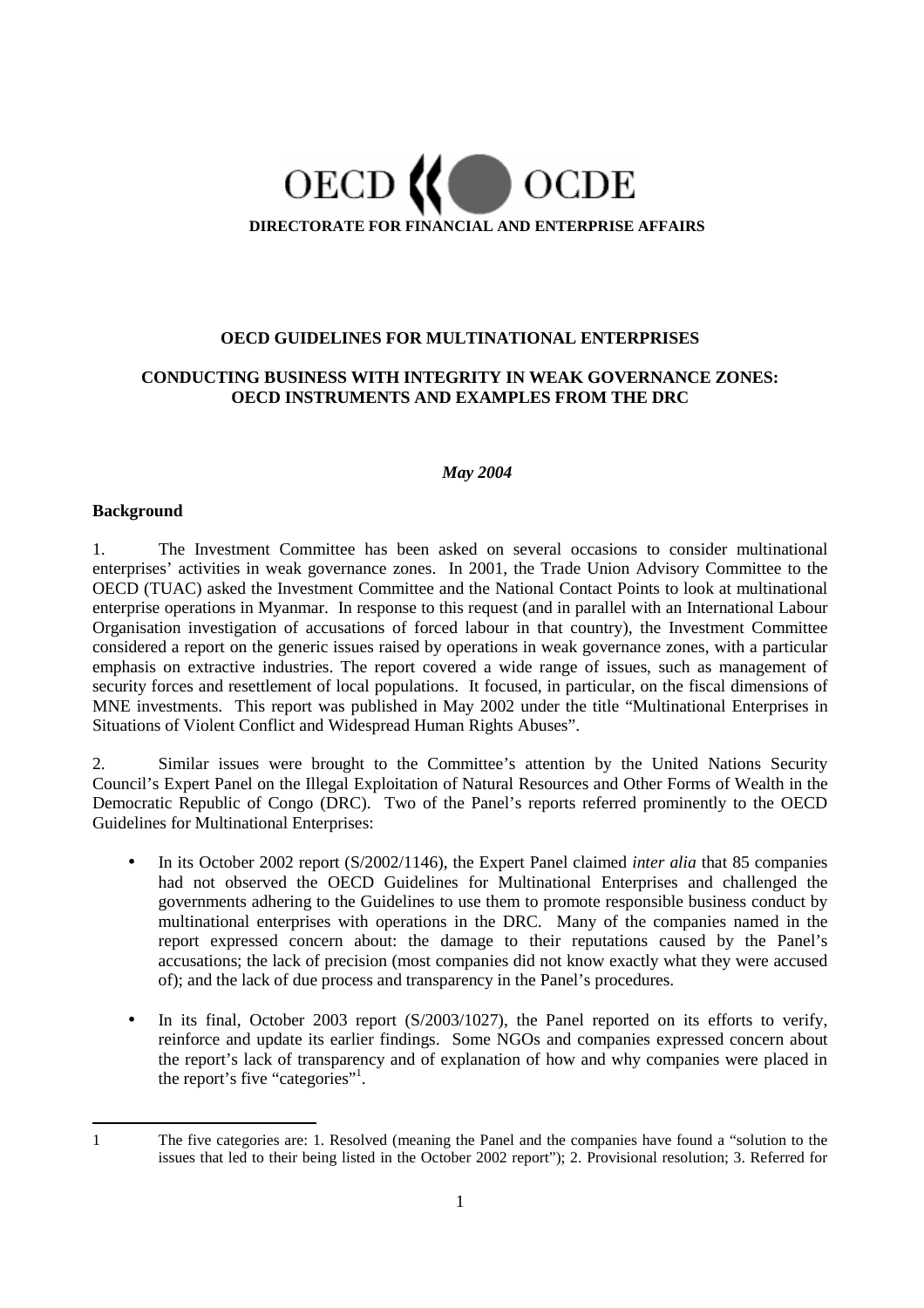3. Both of these reports attracted considerable media attention and gave unprecedented visibility to the OECD Guidelines.

## **Objectives of the project**

4. The project will seek to:

- Help the Investment Committee to make a useful contribution to the international debate on investment in zones of weak governance and violent conflict.
- Complement and reinforce the many other initiatives undertaken elsewhere in this area notably the DAC Guidelines -- by drawing further on the OECD's distinctive competence in business and public sector integrity;
- Help companies with business operations in such zones by providing them with terms of reference or risk management tool to help them conduct business in conformity with the OECD Guidelines and enhance their contributions to host societies; and
- Provide background analysis to assist the National Contact Points (NCPs) that are currently engaged with companies having investments in weak governance zones.

5. At the same time, the report will not seek to redress the problems -- perceived or real -- with the Expert Panel's practices or findings. The report will not mention company names and will not attempt to confirm or disprove any of the Panel's accusations regarding particular companies. The current project will further Investment Committee objectives – which include promoting good practices in investment policies and among multinational enterprises -- and will be conducted under the rules and procedures of the Investment Committee and of the National Contact Points.

### **Starting point and approach**

1

6. The project will seek to clarify how companies can avoid contributing to the conditions that predispose a country to violence and how they can make a positive contribution to conflict prevention and to the broader economic development of countries with weak governance. The project will start from the premise that the problems observed in countries prone to violent conflict stem from numerous, inter-related sources – poverty, imperfect protection of rights (property rights, civil and political rights, labour rights, etc.), economic institutions (both public and private) that do not function well and, in some cases, natural resource wealth that provides the means and the motive for conflict. Multinational enterprises can play a role in both perpetrating these problems and in contributing to their solution.

7. As established in the 2002 report considered by the Investment Committee, some economic activities – when undertaken in contexts of weak governance institutions -- can provide both the "means and the motive" for violent conflict. Strong governance contexts feature a viable rights framework, effective political and civil processes, transparent and honest fiscal systems, transparent and accountable state-owned enterprises, a judicial system with the ability to impose the rule of law in all parts of the country and in all types of economic or social interaction. The contribution of the proposed report will be to draw out the practical considerations for companies wishing to conduct business in weak governance zones.

updating or further resolution; 4. Referred for further investigation; and 5. Parties that did not react to the report.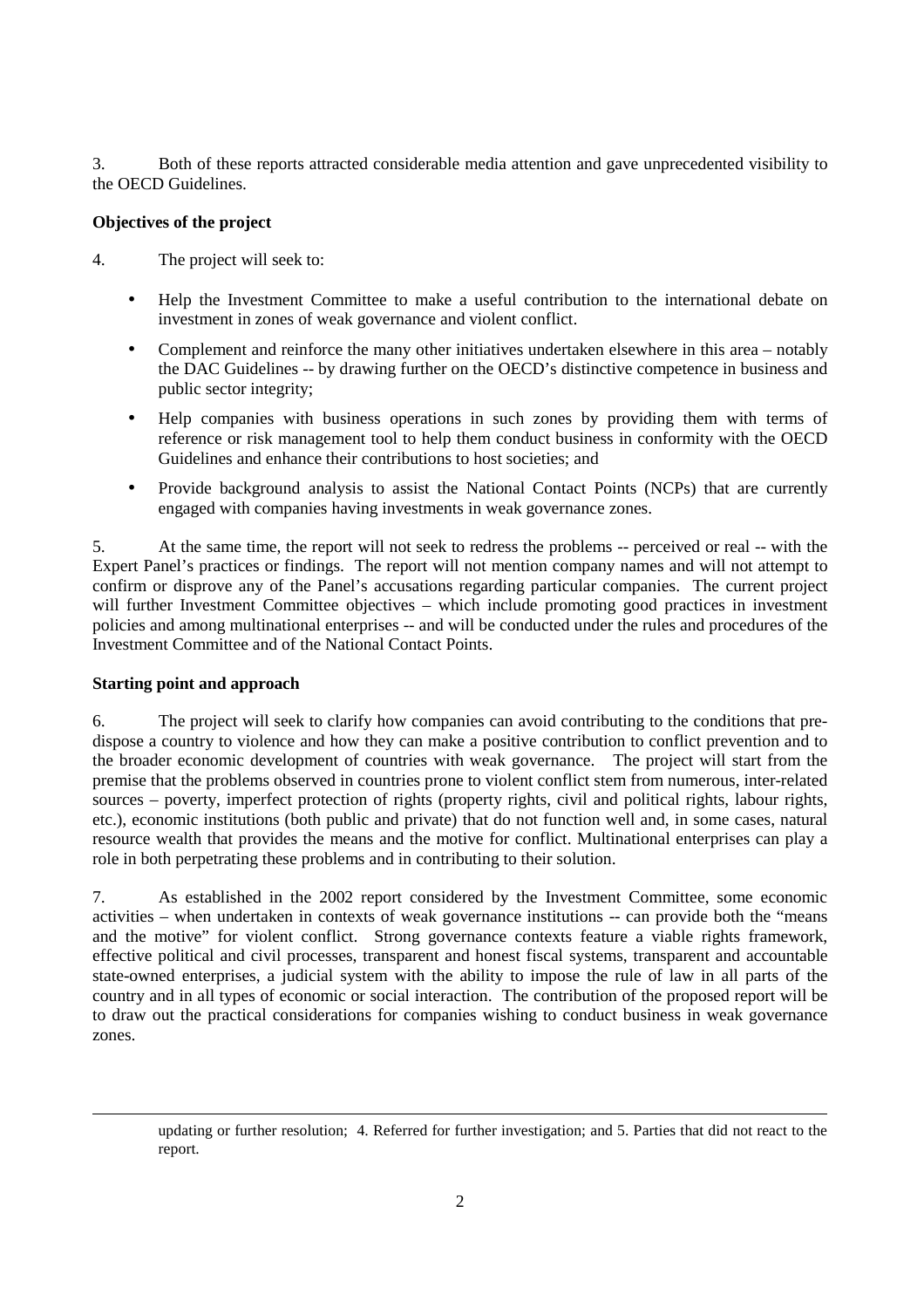8. The situation in the DRC will be used to illustrate some of the concrete ethical dilemmas that companies face when attempting to conduct business in weak governance zones. Institutional shortcomings (which current reform efforts may go some way to redress) create a number of problems for the DRC – human development indicators suggest that the country has not succeeded in converting its mineral wealth into higher material, social and environmental well-being for its people. The country's political and economic institutions have, so far, been unable to establish a workable basis for protecting the rights of the people of the DRC to benefit from this wealth. These rights – although officially enshrined in DRC law – have been undermined in a number of ways that responsible companies will want to avoid being party to. The OECD integrity instruments provide companies with guidance on how to avoid being involved – even inadvertently – in depriving the people of DRC of their rights and of their prospects for a better future.

9. The people of the DRC and the international community hope that the country is now emerging from recent severe episodes of violent conflict. In looking at the role of business in the extreme circumstances that have characterised this country's recent past, the project will adopt a forward looking approach. It will try to help business to participate constructively in current reforms and to promote progress toward a more stable and peaceful future.

# **Proposed outline for the project**

 $\overline{a}$ 

10. The OECD Guidelines for Multinational Enterprises contain general, aspirational principles as well as concrete suggestions in specific areas of business conduct (e.g. combating corruption, disclosure of information, co-operation with local communities and upholding good corporate governance principles). The first recommendation of the Guidelines (II.1) asks enterprises to "contribute to economic, social and environmental progress with a view to achieving sustainable development." For business conduct in weak governance zones, this general recommendation could be read as promoting responsible business practice in a wide range of areas – e.g. corporate governance, choice and management of business partners, structuring relations with governments, the fight against corruption – that are central to determining whether investment processes are able to fulfil their promise of raising overall living standards. The project will examine this issue in a way that cuts across many of the issues covered by the Guidelines.

11. The project will follow two parallel tracks:

12. The *first track* will be analytical and will focus on a long-standing Investment Committee theme in the area of corporate responsibility – the interplay between corporate responsibility and government responsibility. The analytical material will be organised mainly around the OECD Guidelines and other OECD integrity instruments that have detailed provisions supporting the objectives of the Guidelines (see items 5-9 in the outline proposed in paragraph 14 for a list of the instruments). These instruments could be useful to companies in two ways: first, some of them contain recommendations on business practices that are addressed directly to companies; second, they all contain material that companies can use as a basis for risk assessment when analysing prospective investment decisions and when managing ongoing operations in countries where public sectors are not functioning well.

13. The OECD integrity instruments covered by the project enjoy significant political stature and legitimacy. All but two of the instruments have been adopted by the OECD Council and some have been adopted by other international organisations such as the Financial Stability Forum<sup>2</sup>. The OECD Guidelines

<sup>2</sup> The OECD Corporate Governance Principles have been adopted by the Financial Stability Forum as a standard for conducting ROSCs (Reports on Observance of Standards and Codes). The OECD Guidelines for the Corporate Governance Principles of Sate-owned Assets are closely related to and are being negotiated in parallel with the re-assessment of the OECD Corporate Governance Principles. Three of these instruments (the OECD Anti-bribery Convention and Recommendation and the OECD Corporate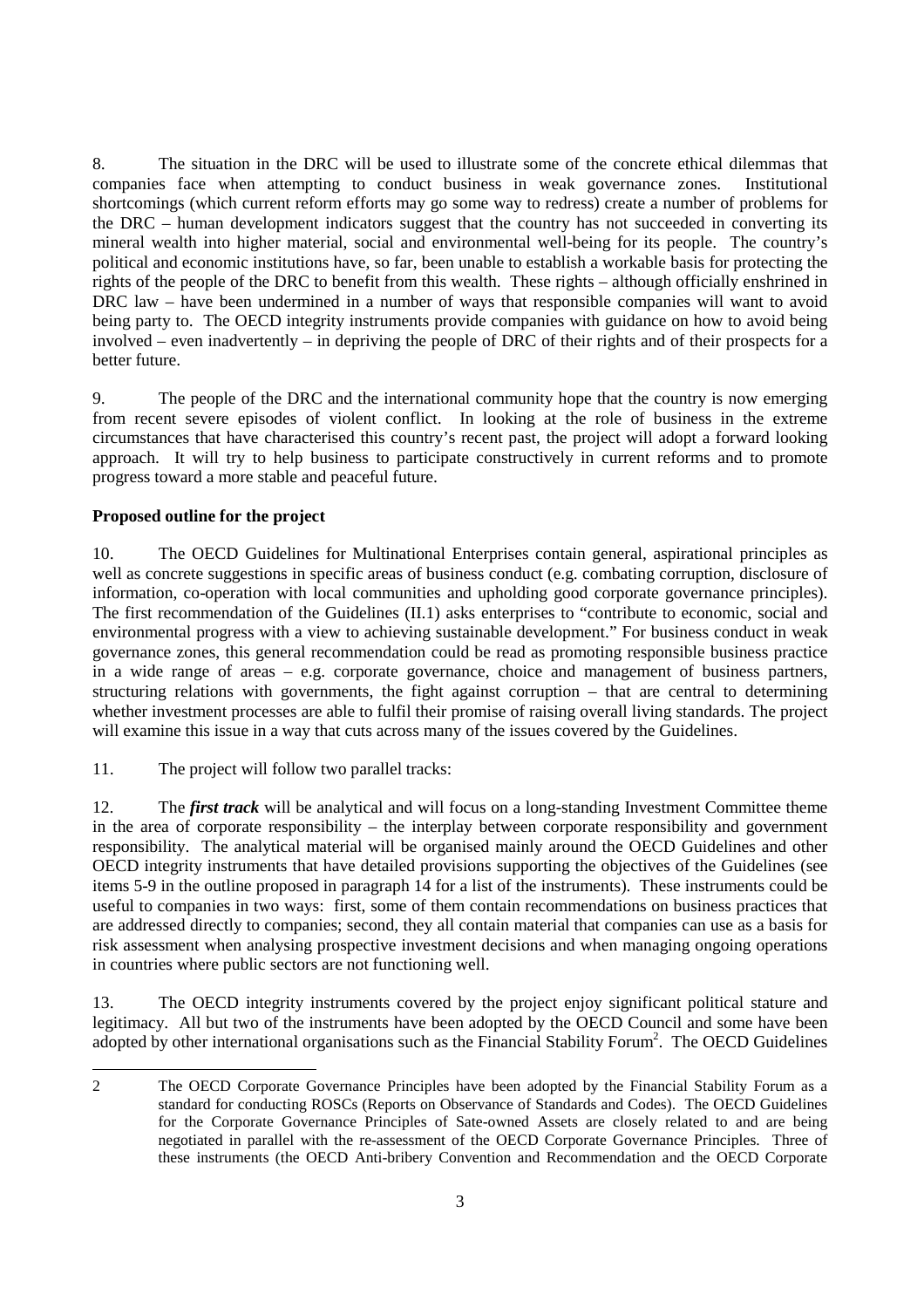provide comprehensive recommendations that seek to "enhance the contribution to sustainable development made by multinational enterprises". By promoting the economic, social and environmental contributions of the business sector, they provide an umbrella for discussing the many facets of corporate responsibility. In particular, they offer a forum for exploring the combined implications for corporate responsibility of the entire package of OECD integrity instruments.

- 14. The proposed section headings are:
	- 1. Introduction
	- 2. Business, economic development and the rights framework
	- 3. Business in weak governance zones
	- 4. Business integrity -- the relevance of the OECD Guidelines and other OECD instruments
	- 5. OECD Anti-Bribery Convention and Recommendations
	- 6. OECD Corporate Governance Principles
	- 7. Guidelines for the Corporate Governance of State-owned Assets<sup>3</sup>
	- 8. Guidelines for Managing Conflict of Interest in the Public Sector
	- 9. OECD Best Practices on Budget Transparency
	- 10. Conclusions: Responsible conduct for companies, host governments, home governments and international organisations.

15. The *second track* will focus on the DRC as a case study. The case study will support and reinforce the points made in the first track. It will focus mainly on how OECD integrity instruments can be used to understand the business climate of countries like the DRC and to shed light on the ethical dilemmas companies are likely to encourage in such environments. This material might cover such areas as: overview of OECD-based companies' operations in the DRC; corporate governance practices of companies with investments in the DRC; relations of state-owned enterprises in the mining sector with OECD-based companies; conducting business with public officials with conflicts of interest; multinational enterprises as taxpayers; and the business case for responsible investment in the DRC.

### **Use of the Expert Panel's Reports and other information sources on the DRC**

16. Despite recent progress, the DRC continues to be a non-transparent country. The Investment Committee, in the course of its fact-finding work on this project, will inevitably encounter obstacles created by this lack of transparency.

17. The Expert Panel's October 2002 and October 2003 reports (as well as the addendum to the 2002 report, which contains company and country submissions to the Panel) will be one source of information, to be used in conjunction with numerous other sources (see below).

Governance Principles) are mentioned in the Commentary of the OECD Guidelines for Multinational Enterprises.

3 These Guidelines are scheduled to be finalised in early 2005.

-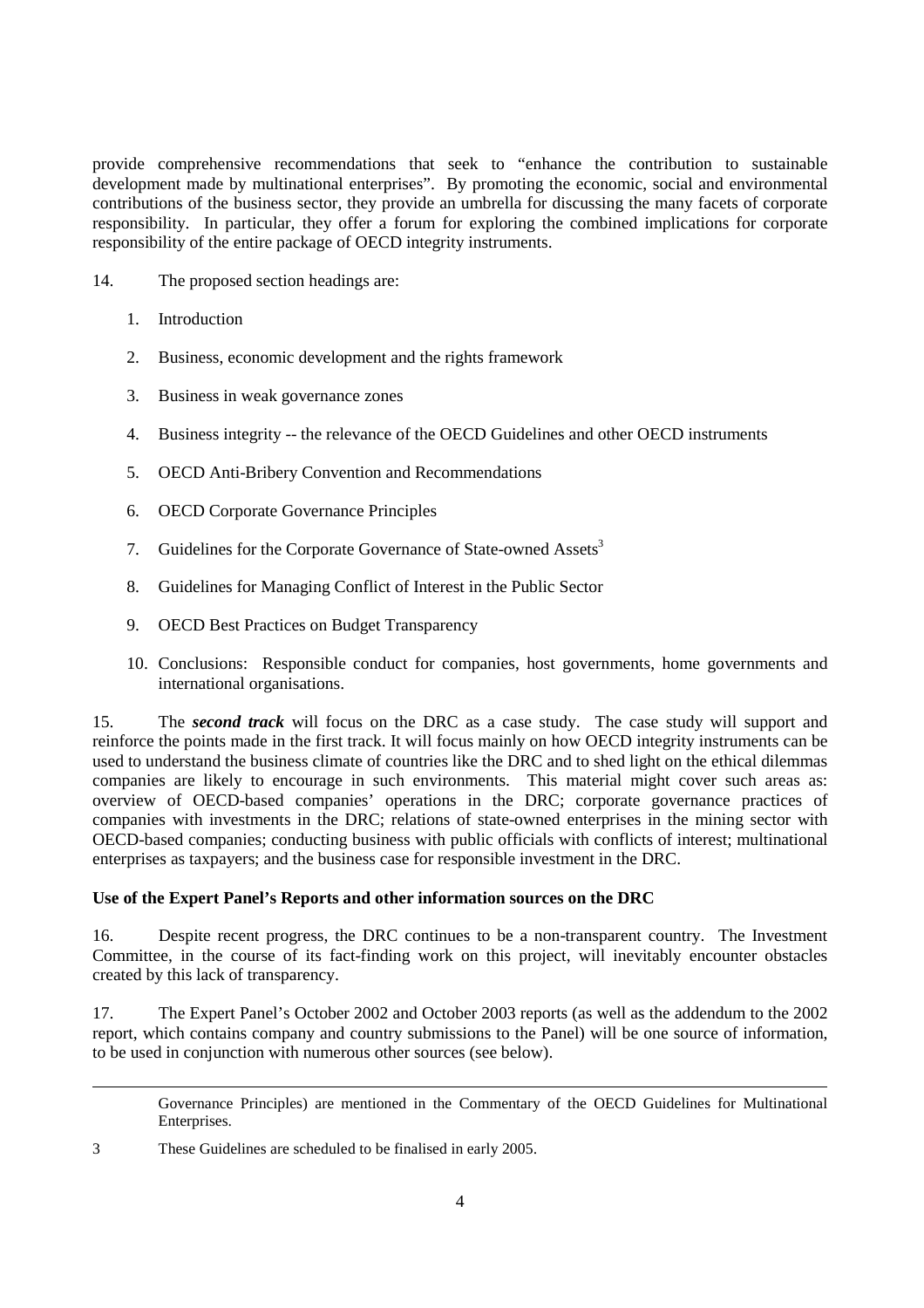18. Several companies and transparency NGOs have offered to co-operate with the Investment Committee after the Committee's decision to prepare a report was made public.

- 19. Other possible sources of information might include:
	- International organisations: IMF reports on the DRC (the DRC recently agreed to the release of the "Staff Report for the 2003 Article IV Consultation in February 2003); other DRC reports are also available on the IMF site; World Bank web site. E.g. Democratic Republic of Congo – Interim Poverty Reduction Strategy Paper and related staff assessments; studies by the International Labour Organisation.
	- Company websites;
	- Information provided by companies, NGOs and trade unions;
	- Information from stock exchanges:
	- Internet sites providing information on the mining sector (e.g. Infomine);
	- Various NGO reports on the DRC.

#### **Partnerships and co-operation**

20. This project would be carried out in cooperation with other OECD bodies and with outside organisations.

- It would be coordinated with the CPDC (Conflict, Peace, and Development Co-operation) Network in consultation with the DAC Governance Network (GOVNET) -- they would be asked to comment on or contribute to the drafts. The CPDC has published the *OECD DAC Guidelines on Helping Prevent Violent Conflict (2001)* endorsed with a policy statement by Development Ministers and Agency Heads in 2001 which recommends work on how business can actively help prevent violent conflict. These guidelines encourage governments to forge, "partnership(s) with business – domestic and international – to raise awareness of how firms can be good corporate citizens, avoid feeding the negative dynamics of conflict, and make positive economic and social contributions to preventing violence." The CPDC has this issue as part of its current work programme.
- The work programme of the GOVNET covers most areas of public governance and much of its work is highly relevant to this project.
- The newly created Initiative for Central Africa (INICA) hosted by the OECD (www.inica.org) has already undertaken work on the DRC and would also be kept informed and involved.
- The UN Global Compact which has already looked at business and conflict in the context of its Policy Dialogues -- has expressed an interest in cooperating on this work. Ideas for cooperation include joint UN-OECD promotional events in Africa or in other regions where conflict is an issue.
- The Bureaux of the various OECD bodies having responsibility for the integrity instruments has been informed of the project and invited to contribute.